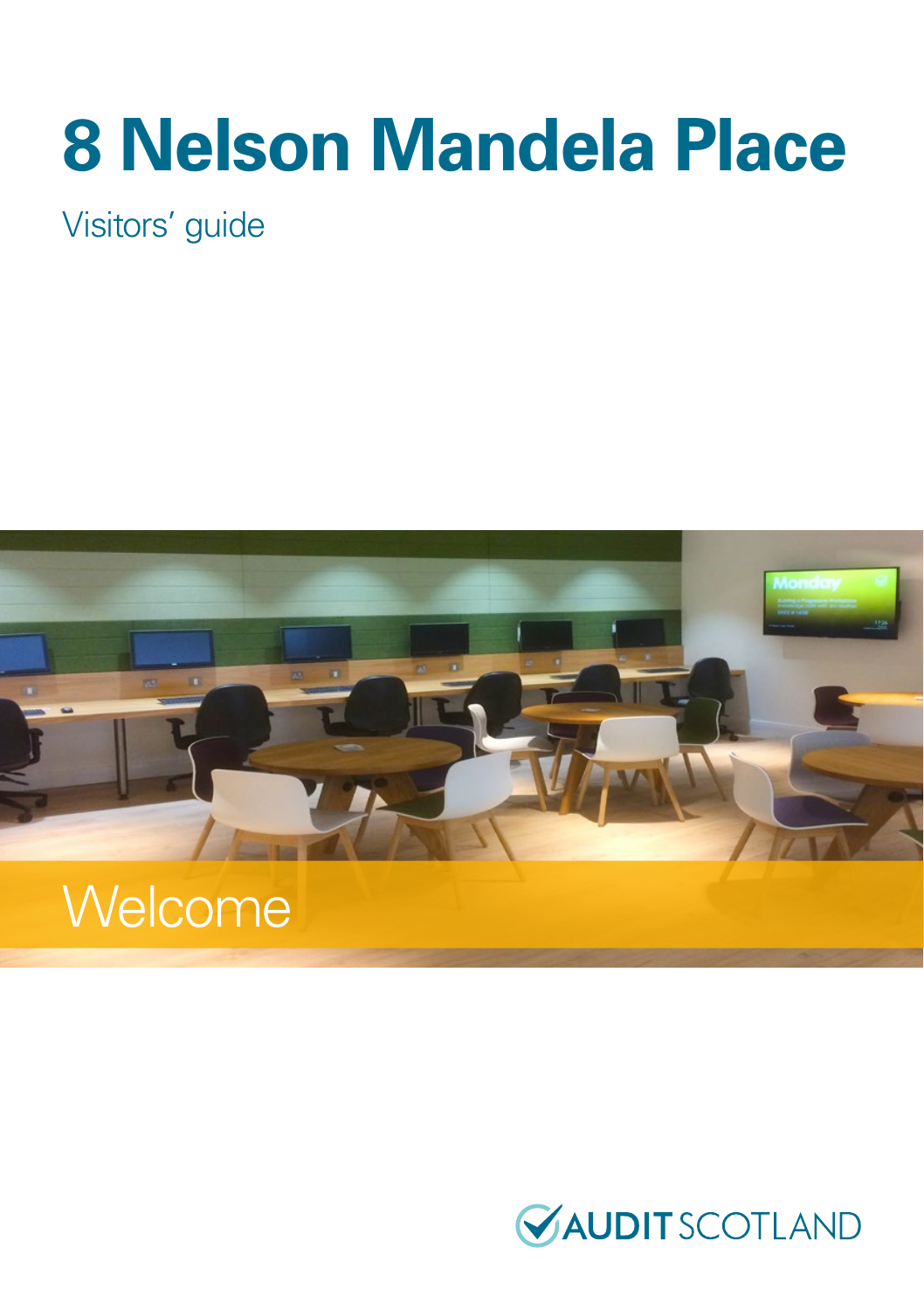

## Getting here

8 Nelson Mandela Place is easy to find, located just off Buchanan Street and a short walk from both Glasgow Central and Queen Street Train Stations and Buchanan Bus station. Airport shuttle buses will drop off at the bus station and buses for travel beyond the city are also located there.



Buchanan Street is pedestrianized but there are First Bus routes on West George Street and West Nile Street.

The closest taxi rank is by Queen Street Station. Glasgow Taxis can be called directly on 0141 429 7070.